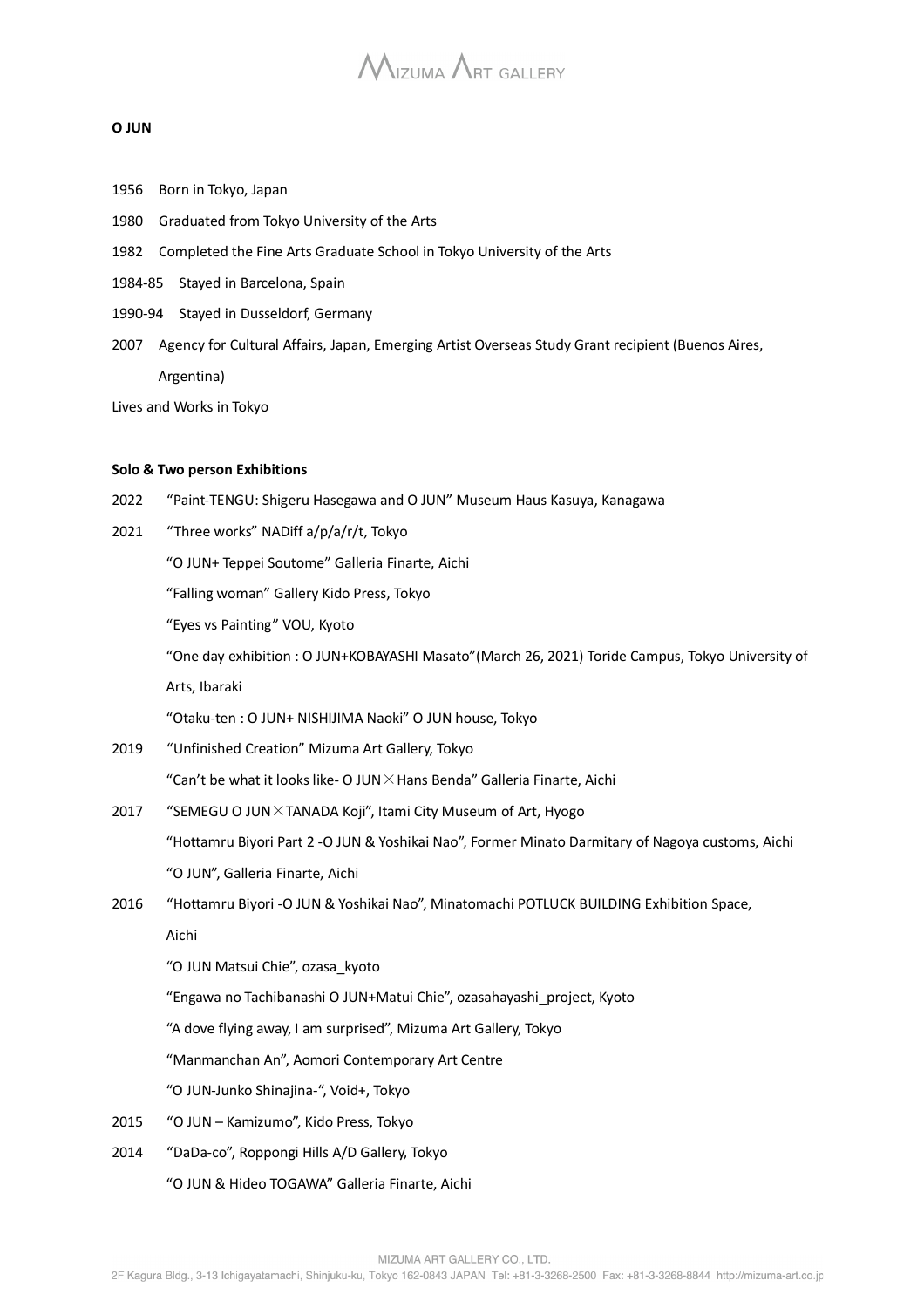## $M_{\text{IZUMA}}$   $\Lambda$ rt Gallery

- 2013 "O JUN KAKUCO", Fuchu Art Museum, Tokyo "Sannojyo's Dream", Mizuma Art Gallery, Tokyo "The 10th Tokyo Mac (Macnouchi) NISHIJIMA Naoki + O Jun", Nizayama Forest Art Museum,Toyama
- 2011 "Love and Forest", Gallery Kart, Tokyo "O JUN", Galleria Finarte, Aichi
- 2010 "Stars Know Best", KIDO Press Inc., Tokyo "Mt. O JUN", Mizuma Art Gallery, Tokyo
- 2009 "Keiren-shi (with MORI Junichi)", Mizuma Action, Tokyo "O JUN+Kei Kato (Bigakko annual report 2009)", The Artcomplex Center of Tokyo, Tokyo "EDNOM OLOVKOM-from a pencil", O3ONE, Belgrade, Serbia
- 2008 "I AM O JUN", J・CHEN Gallery, Taipei, Taiwan "O JUN", Galleria Finarte, Aichi "Eyes, in front of" (Live painting), Fuchu Art Museum, Tokyo
- 2007 "OJUN + Hideo Togawa", Museum Haus Kasuya, Kanagawa "O JUN", Gallery Den .ST, Tokyo "O JUN", Youkobo ART SPACE, Tokyo "YUEN", Mizuma Art Gallery, Tokyo
- 2006 "touzainanbokunokoko・nishi", ON GALLERY, Osaka "touzainanbokunokoko・kita", think garden, Hokkaido
- 2005 "You or It (O JUN×TANADA Koji)" , Mizuma Action, Tokyo "DRAWING displayed by O JUN", DESPERADO, Tokyo "O JUN - Mijukunohito", Void+, Tokyo
	- " O JUN: All Lithographs", La Galeria de Artelibre, Osaka
- 2003 "Weather- Das Wetter (Hans Benda×O JUN) ", Mizuma Art Gallery, Tokyo "Recent Works", Koji Ogura Gallery, Aichi
- 2002 "O JUN", Mixed Media Gallery, Sizuoka "Pekapeka-Doji", Mizuma Art Gallery, Tokyo "Pekapeka-Doji", ON GALLERY, Osaka "Recent Works 27 O JUN", The National Museum of Art, Osaka
- 2001 "A Stranger Calls Another Stranger", GalleryαM, Tokyo "O JUN", T&S Gallery, Tokyo
- 2000 "O JUN・Naoki Funakoshi", Toki no Wasuremono, Tokyo "O JUN", Taniyama no Koya, Wakayama "O JUN", Museum Haus Kasuya, Kanagawa
- 1999 "O JUN", Mizuma Art Gallery, Tokyo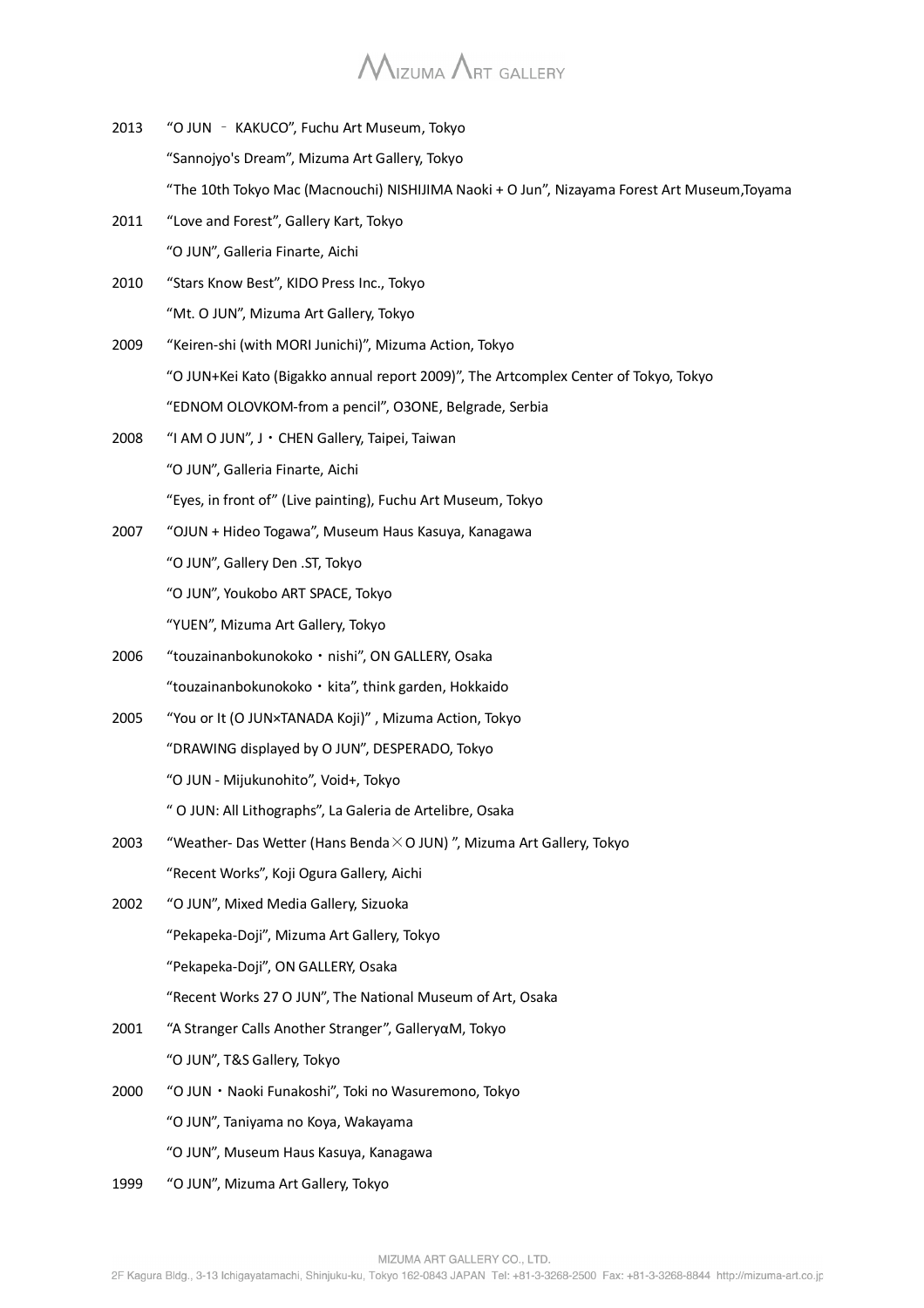# $M_{\text{IZUMA}}$   $\Lambda$ rt Gallery

|      | "Emotional Education", ON GALLERY, Osaka                                           |
|------|------------------------------------------------------------------------------------|
|      | "1990-1994", Gallery FLOOR2, Tokyo                                                 |
|      | "19.99x1999 O Jun + Yoji Matsumura", Galerie de Cafe Den, Tokyo                    |
| 1998 | "Morphe '98 -O JUN + Keishin Nakaseko", Azone + Associates, Tokyo                  |
|      | "The Sea and The Mountain: HANS BENDA+ O JUN", Gallery Art SOKO, Tokyo             |
|      | "FLOWER · TV · CUP", Soh Gallery, Tokyo                                            |
|      | "O JUN's Drawing", Galerie de Cafe Den, Tokyo                                      |
|      | "Army of Her", Mizuma Art Gallery, Tokyo                                           |
|      | "Criterium 33 O JUN", Contemporary Art Center, Art Tower Mito, Ibaraki             |
| 1997 | "Hans no Niwa /Der Garten des O JUN vol.2", Gallery F.M. Schwarz, Koln, Germany    |
| 1996 | "Gekitsuiou", "Shusui", Galerie de Cafe Den, Tokyo                                 |
|      | "The ACE", Galerie de Cafe Den, Tokyo                                              |
|      | "a Plan", Soh Gallery, Tokyo                                                       |
|      | "Hans no Niwa/der Garten des O JUN vol.1", Galerie de Cafe Den+FLOOR2, Tokyo       |
| 1994 | "Keiko Sadakane · O JUN", Galerie UNI-KAT, Dusseldorf, Germany                     |
| 1993 | " O JUN : NOTEN", Soh Gallery, Tokyo                                               |
| 1992 | "Lachen alle Strahlen, die davon ausgehen", Studioausstellung, Dusseldorf, Germany |
| 1991 | "Zeichinung -Wie Stellt man die saule", Studioausstellung, Dusseldorf, Germany     |
| 1990 | "O JUN's Drawing", Kureha-Note, Aichi                                              |
|      | "MOMO", Soh Gallery, Tokyo                                                         |
| 1989 | "WAKE", Galerie de Cafe Den, Tokyo                                                 |
|      | "YARD", Studio La FARCE, Tokyo                                                     |
| 1988 | "Stroke Drive, A World of Violence and Confusion", Soh Gallery Tokyo               |
|      | "Stroke Drive, 216 hours", Soh Gallery, Tokyo                                      |
|      | "Stroke Drive", Studio La FARCE, Tokyo                                             |
| 1987 | "Portrait Z", Ohme City Museum, Tokyo                                              |
| 1986 | "A Portrait of Principles", Gallery Kobayashi, Tokyo                               |
| 1985 | "Geography: A Peninsula", Shinwa Gallery, Tokyo                                    |
| 1983 | "O JUN's Drawing", Gallery View, Tokyo                                             |
| 1982 | "Gazing and Seeing", Gallery Taimei, Tokyo                                         |
|      |                                                                                    |

#### **Group Exhibitions**

2022 "Collection 2: Our Life"The National Museum of Art, Osaka

"Five Stories about Art - It's always there" Okazaki Mindscape Museum, Aichi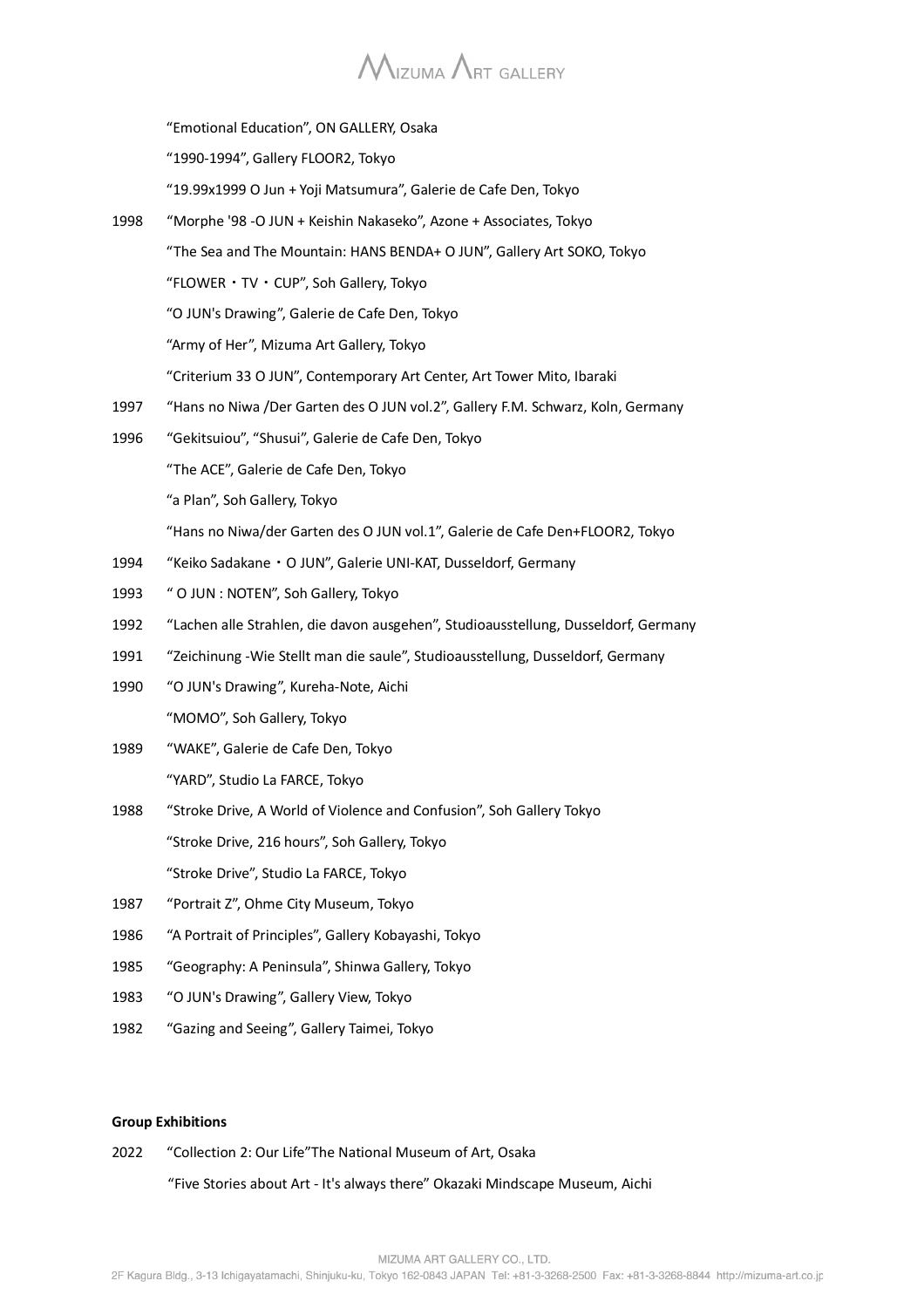- 2021 "Tokyo Biennale 2020/2021" (O JUN exhibition title: Painting and eyes), Otemachi Park Building, micro FOOD & IDEA market, Tokyo "Hana Atarashi / 12Flowers" art space Kimura ASK?,Tokyo "Orai" Mizuma Art Gallery, Tokyo "Cinema" Daitabashi Nando/Gallery Den5, Tokyo
- 2020 "LOOP HOLE 15Th Anniversary Chichaiino" LOOP HOLE, Tokyo "U-35", Turner Gallery, Tokyo "Made in Fuchu: Twenty years of Open Studio Programs" Fuchu Art Museum, Tokyo 2019 "Takamatsu Art museum Collection + The Secrets of Techniques with O JUN, Kengo Kito & Taro Tabuchi"
- Takamatsu Art Museum, Kagawa "Tokyo Independent 2019" Chinretsu Gallery of the Art Museum of Tokyo University of Arts "Special Exhibition: Weavers of Worlds- A century of Flux in Japanese Modern / Contemporary Art-"Museum of Contemporary Art, Tokyo "beyond the reasons" Komagome SOKO, Tokyo
- 2018 "Our Optics" Youkobo Art Space, Tokyo "Foujita in the 1940s: Tributes" Chinretsu Gallery of the Art Museum of Tokyo University of Arts "The Collection of the Takamatsu Art Museum + In Spilling Light with Chuta Kimura", Takamatsu Art Museum, Kagawa
- 2017 "Mizunoki and Me: O Jun + Katsuhiko Hibino + Kodai Nakahara", Mizunoki Museum, Kyoto "ARTISTS' BOOK EXHIBITION SENDAI⇄TOKYO", NADiff a/p/a/r/t, Void+, switch point, Higure17-15 cas, Gallery TURNAROUND, LOOP HOLE, Tokyo, Miyagi "Every child is an artist. The problem is how to remain an artist once he grows up. Pablo Picasso.", The University Art Museum, Tokyo University of the Arts "Gehin Exhibition", Art Center Ongoing, Tokyo "Impacts! Ⅱ Huruu", Gallery Ohrin, Ibaraki "Collection Exhibition" Aichi Prefectural Museum of Art
- 2016 "Complex Topography: Movement and Change",Special Place of Scenic Beauty Ritsurin Garden, Sanuki Mingeikan, Shōkō Shōreikan and surrounding area, Kagawa "Gigmenta: Konotoshide Megasamete", HIGURE 17-15 cas, Tokyo "O JUN Chikanobu Ishida 14 days 119years later", Danielle Arnaud Gallery, London, UK "Itazu Litho-Grafik -Footprints-", Museum Haus Kasuya, Kanagawa "18th Domani-Tomorrow Plus", Arts Chiyoda 3331, Tokyo "Impacts! Hazumi", Gallery Ohrin, Ibaraki
- 2015 "Complex Topography: The Garden", Special Place of Scenic Beauty Ritsurin Garden, Kagawa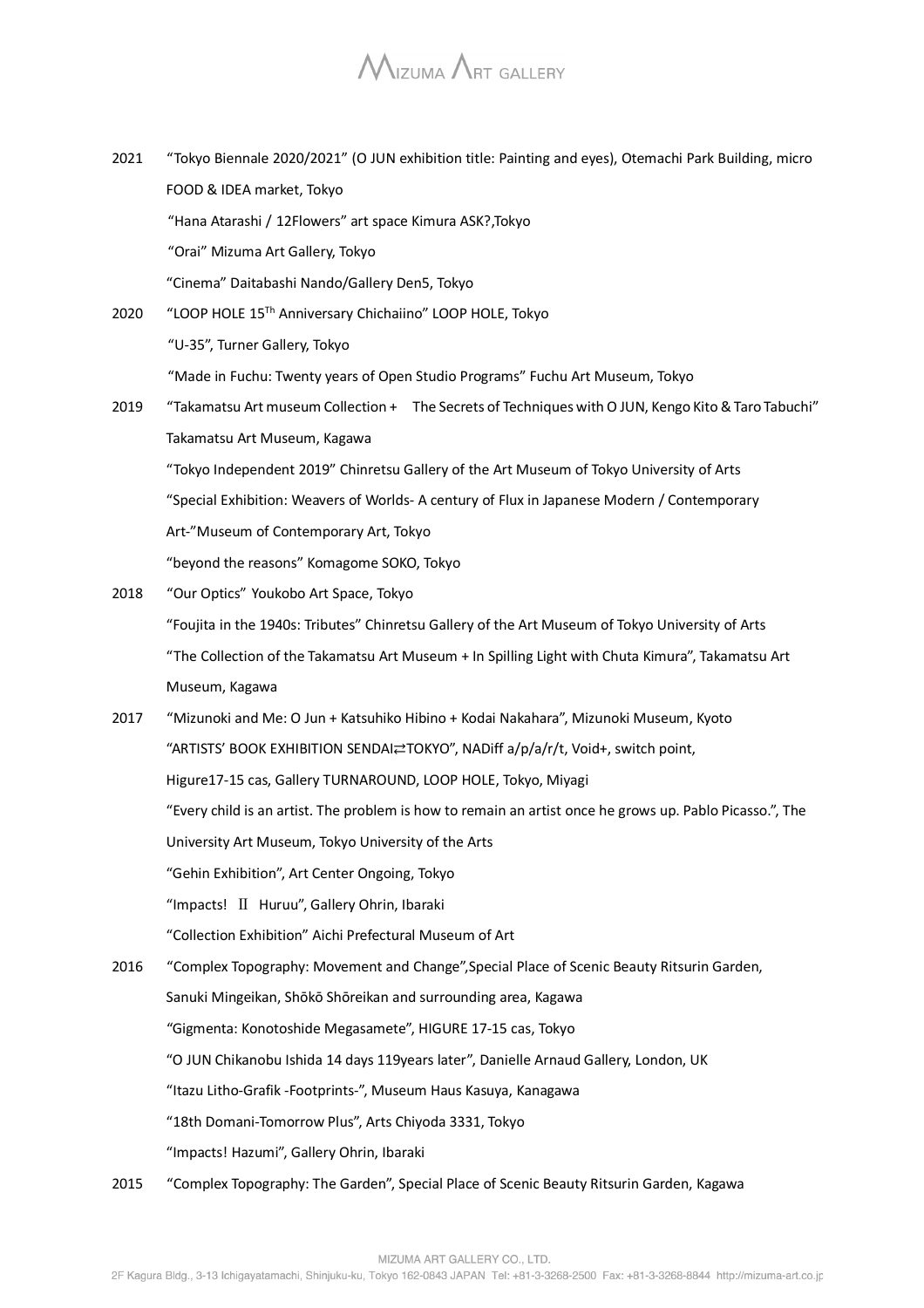"Gaka no uta, Shijin no e", Hiratsuka City Museum, Kanagawa, Japan and other 4 venues "Nouvelle ere Japon", Gallery Tamenaga, Paris, France "20th Anniversary Exhibition : GROWING", Nizayama Forest Art Museum, Toyama "MOT Collection: Collection Becoming", Museum of Contemporary Art, Tokyo 2014 "Kitakaze to Taiyo", Gallery TURNAROUND, Miyagi "Taro or Alice vol.5", Tuner Gallery, Tokyo "SQ117", Gallery SATORU, Tokyo "Bishojo: Young Pretty Girls in Art History", Aomori Museum of Art traveled to Shizuoka Prefectural Museum of Art, Iwami Art Museum, Shimane "Michikusa", GENDAI HEIGHTS GALLERY Den& .ST, Tokyo "MOT Collection Special Exhibition for the 20th Anniversary of Museum of Contemporary Art Tokyo: Chronicle  $1995 -$ ", Museum of Contemporary Art Tokyo "Collection Show", ART BASE MOMOSHIMA, Hiroshima 2013 "Bob&Ouida", YUGA Gallery & Rittai Kobo, Tokyo "Geronimo", TURNER GALLERY, Tokyo "LVRFI3", Museum Haus Kasuya, Kanagawa, TIME&STYLE MIDTOWN, Tokyo "MOT COLLECTION -Afterimages of tomorrow", Museum Contemporary Art Tokyo "Found Beauties from Company and Private Collections in Kitakyushu vol.5", Kitakyushu Municipal Museum of Art Annex Gallery, Fukuoka 2012 "TRANS ARTS TOKYO", Former Tokyo Denki University, Tokyo "Zipangu -The Surge of Japanese Contemporary Art", The Niigata Bandaijima art Museum traveled to Takasaki Museum of Art, Hachinohe City Museum, Akita Museum of Modern Art(-2013) "My place Our Scenery", MA2Gallery, Tokyo "Geronimo", TURNER GALLERY, Tokyo "Art and Air", Aomori Museum of Art, Aomori 2011 "9th Art Program Ome 2011", Ome municipal Museum of Art, Tokyo " TDW-ART The sky of Elpis", TOKYO DESIGNERS WEEK2011, Tokyo "SHIFT←311", ART CAFE G-BOX, Hiroshima "O JUN MALT GOTT", Gallery Clemens Thimme, Karlsruhe, Germany "The profile of 20", Kitanodaichi Museum, Hokkaido "CAFE in Mito 2011-Relationships in Color", Contemporary Art Center, Art Tower Mito, Ibaraki "Taro or Alice Vol.2", Tuner Gallery, Tokyo "OUTRANGE2011", Bumpodo Gallery, Tokyo "Ink on Paper", TIME&STYLE MIDTOWN, Tokyo "Zipangu - 31 spirited artists cutting through new territories of Japanese contemporary art", Nihombashi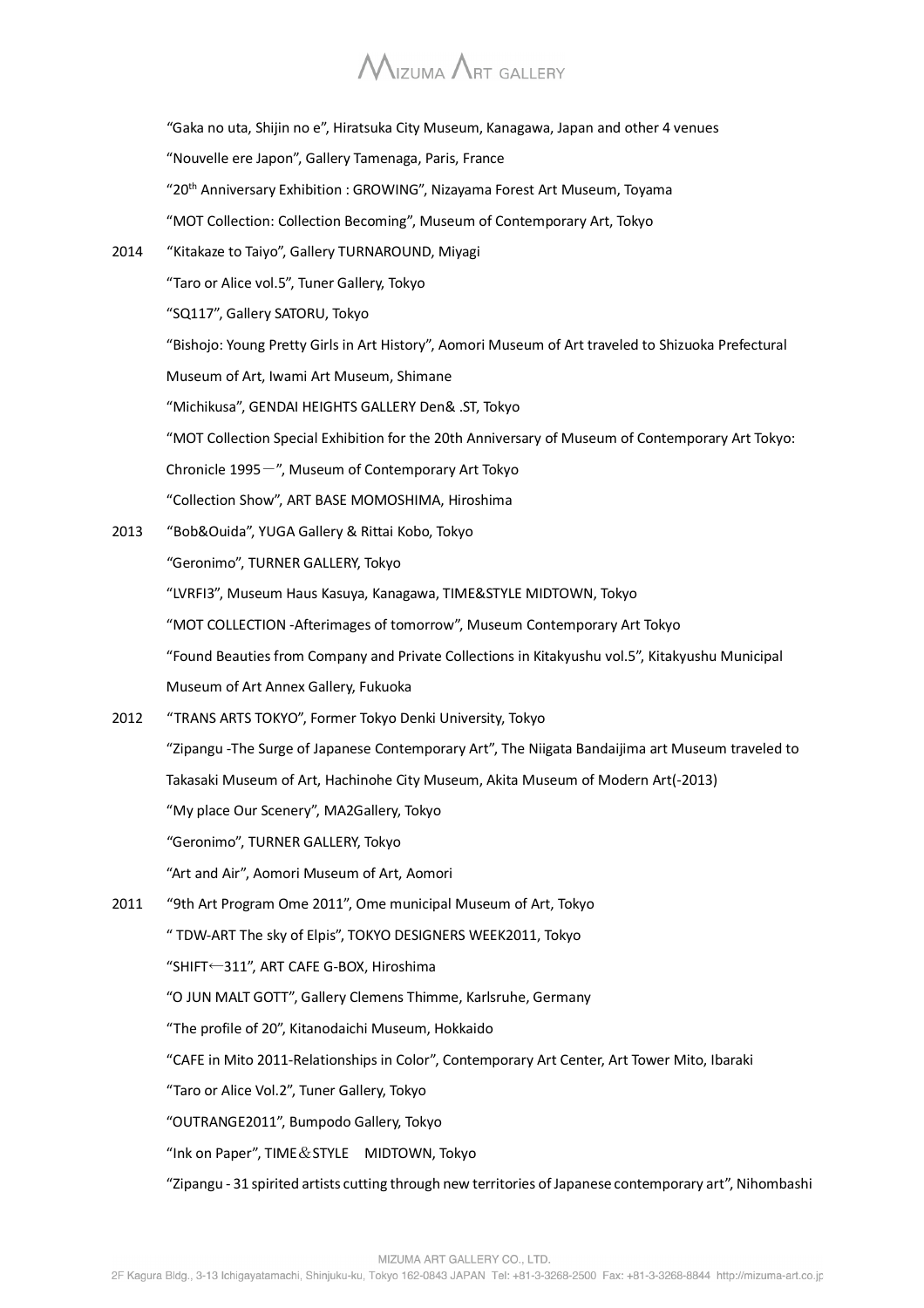Takashimaya, Tokyo traveled to Osaka, Kyoto "The Origin of 20", The Hiratsuka museum of Art, Kanagawa, traveled to Shimonoseki City Art Museum, Yamaguchi & 2 other venues "Awagami and Print expression 2011", Bumpodo gallery, Tokyo "KP pint show vol.5 Kae Higuhi /O JUN /Ryoko Kimura", KIDO Press, Inc., Tokyo 2010 "Painting Thoughts", Art plaza Tokyo University of the Arts "TORA・TORA・TORA", Galerie Clemens Thimme, Karlsruhe, Germany "The 14th Vilnius Painting Triennial", Contemporary Art Centre, Vilnius, Lithuania traveled to Estonia, Latvia "MOT Collection: Enter here-what do you see?", Museum of Contemporary Art Tokyo "jp 2010-The Form of New Japanese Painting", switch point, Tokyo "Artist File 2010", The National Art Center, Tokyo "Interior Round + Art", comfort Q, Osaka "GARDEN OF PAINTING/Japanese Art of the 00s", The National Museum of Art, Osaka "The Moment - O JUN, Imi Knoebel, KAMOBENINAGASHIISHI, MURASAKIISHI, KANRANSYA, Tokyo 2009 "November Steps-Susan Philipsz & Gallery Artists", Mizuma Art Gallery, Tokyo "Views of IKAI-Selected Works from the Current Painting Department of Tokyo University of the Arts", The University Art Museum-Tokyo University Of The Arts, Tokyo "Electric Underground", Gendai HIGHT Gallery DEN, Tokyo "What about becoming a collector Ⅵ", Museum Haus Kasuya, Kanagawa 2008 "Painting=isolation and coalition:2", Museum Haus Kasuya, Kanagawa "LVRFI 2", T&S GALLERY, Tokyo "Don't move! Fruits,Dishes,Ship,and Hiroyuki Kunimue", LOOP HOLE, Tokyo 2007 "What about becoming a collector Ⅴ", Museum Haus Kasuya, Kanagawa "Fuse/ fureru-Cross Cultural Exchange Exhibition 2007", Yokoyama Manzu Art Museum & Zokei Gallery, Galerie Aube, Kyoto University of Art & Design, Sesnon Art Gallery, University of California, Santa Cruz, U.S.A. "Painting as Forest: Artist as Thinker", Okazaki Mindscape Museum, Aichi "IMAGERY PLAY", PKM GALLERY, Beijing, China "pictronika - in-between paintings and prints", Ginza Towa Gallery, Tokyo "OUTRANGE", Bumpodo Gallery, Tokyo "Pictronika", Gallery APA, Aichi "What about becoming a collector  $\Gamma$ ", Museum Haus Kasuya, Kanagawa 2006 "Yamamayu-ism: Three person exhibition of Drawing", Spika Art, Tokyo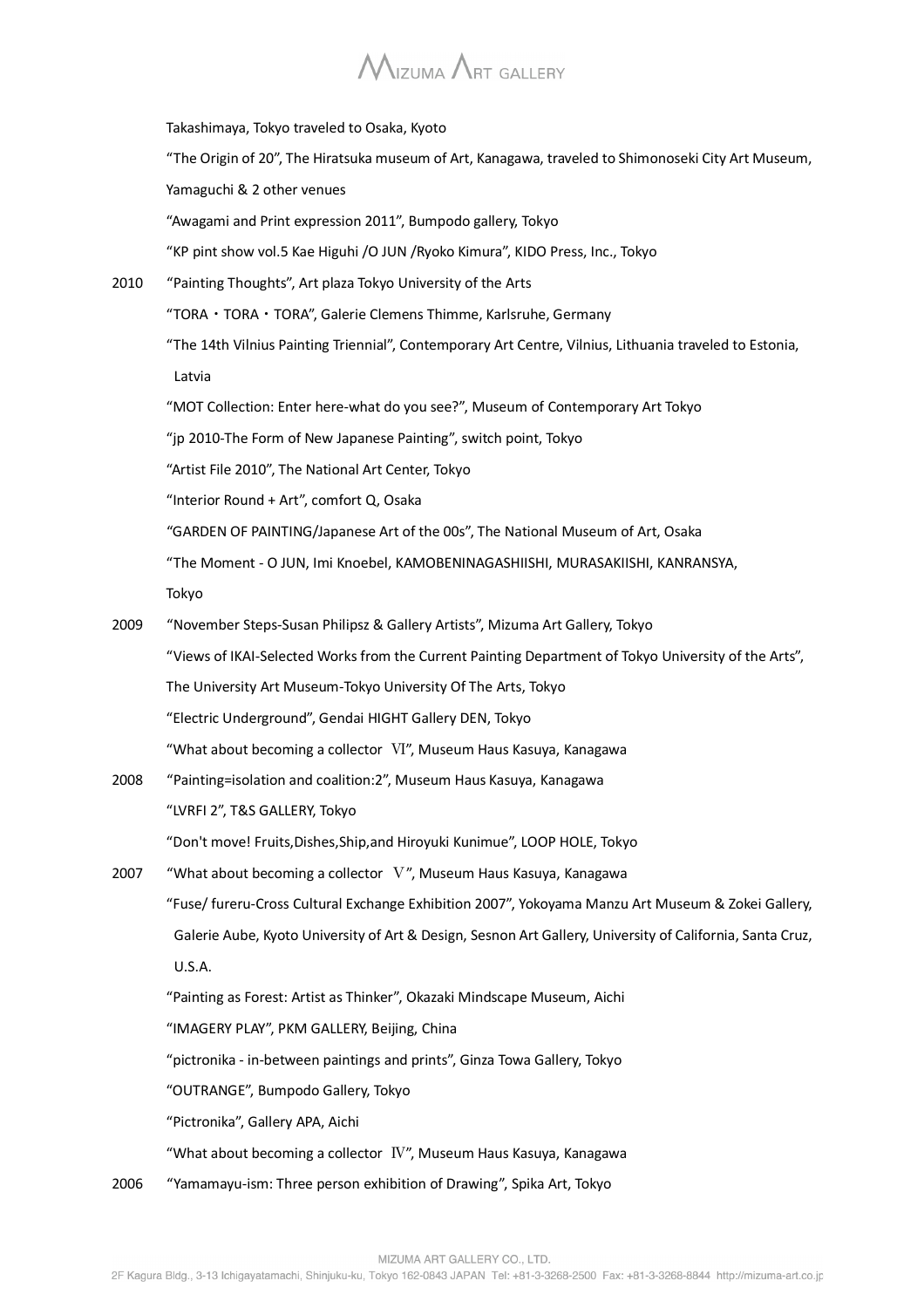# $M$ IZUMA  $\Lambda$ RT GALLERY

|      | "The Gallery Collection featuring Koshiro ONCHI, O JUN, Ansei UCHIMA", Gallery TOKI NO          |
|------|-------------------------------------------------------------------------------------------------|
|      | WASUREMONO, Tokyo                                                                               |
|      | "Pictronika", Hitsuji Garo, Niigata                                                             |
|      | "Ero-me Kyoto", Art zone, Kyoto                                                                 |
|      | "LVRFI", Studio Ono, Kanagawa                                                                   |
|      | "Ero-me", Royal salon Ginza, Tokyo                                                              |
|      | "What about becoming a collector III", Museum Haus Kasuya, Kanagawa                             |
| 2005 | "D/J Brand", The University Art Museum-Tokyo University Of The Arts                             |
|      | "July - O JUN Kazuna Taguchi Sakuji yoshimoto", Kaku Gallery, Tokyo                             |
| 2004 | "What about becoming a collector $\mathbb{I}$ ", Museum Haus Kasuya, Kanagawa                   |
|      | "Itazu Litho-Grafik: An Easy Open Lecture of Psychology", Gallery8, Tokyo                       |
|      | "matsunikoromo umekaori-hachirinuru shirononishi", Bumpodo Gallery, Tokyo                       |
|      | "sonosumizumimademio", Tokyo Zokei University                                                   |
|      | "OUTRANGE", Free Space PRAHA, Hokkaido                                                          |
| 2003 | "Kaiga=tanritu to renritu1", Museum Haus Kasuya, Kanagawa                                       |
|      | "Sekai-no-Mikata 03", Kaku Gallery, Tokyo                                                       |
|      | "Siori 2003", Ai Gallery, Tokyo                                                                 |
|      | "Nihon-Danchi", Kitamura Gallery, Tokyo                                                         |
|      | "Minazuki, Itazu Litho-Grafik", Bunpodo Gallery, Tokyo                                          |
| 2002 | "Siori", Al Gallery, Tokyo                                                                      |
|      | "1 day exhibition", Tokyo University of the Arts, seminar room                                  |
| 2001 | "Place of Incidence / Drawing", Chinretsu Gallery of the Art Museum of Tokyo University of Arts |
|      | "Itazu Litho-Grafik 2001", Museum Haus Kasuya, Kanagawa                                         |
|      | "S(h) itting in the mirror", Mizuma Art Gallery, Tokyo                                          |
| 2000 | "100,000Yen", Museum Haus Kasuya, Kanagawa                                                      |
|      | "Perspective to Him", Gallery Art SOKO, Tokyo                                                   |
|      | "SELECTION 2000", Soh Gallery, Tokyo                                                            |
|      | "Small Works", Soh Gallery, Tokyo                                                               |
| 1999 | "Artists+Itazu Litho-Grafik 1999", Bumpodo Gallery, Tokyo                                       |
|      | "100,000Yen", Museum Haus Kasuya, Kanagawa                                                      |
| 1998 | "100,000Yen", Museum Haus Kasuya, Kanagawa                                                      |
|      |                                                                                                 |

 " Kenji Kobayashi, Katsue Sukenari, O JUN - 3 Works", Gallery Tsubaki, Tokyo "HOLY GIFT", Mizuma Art Gallery, Tokyo

1997 "Morphe '97", Ohararyu Kaikan, Tokyo